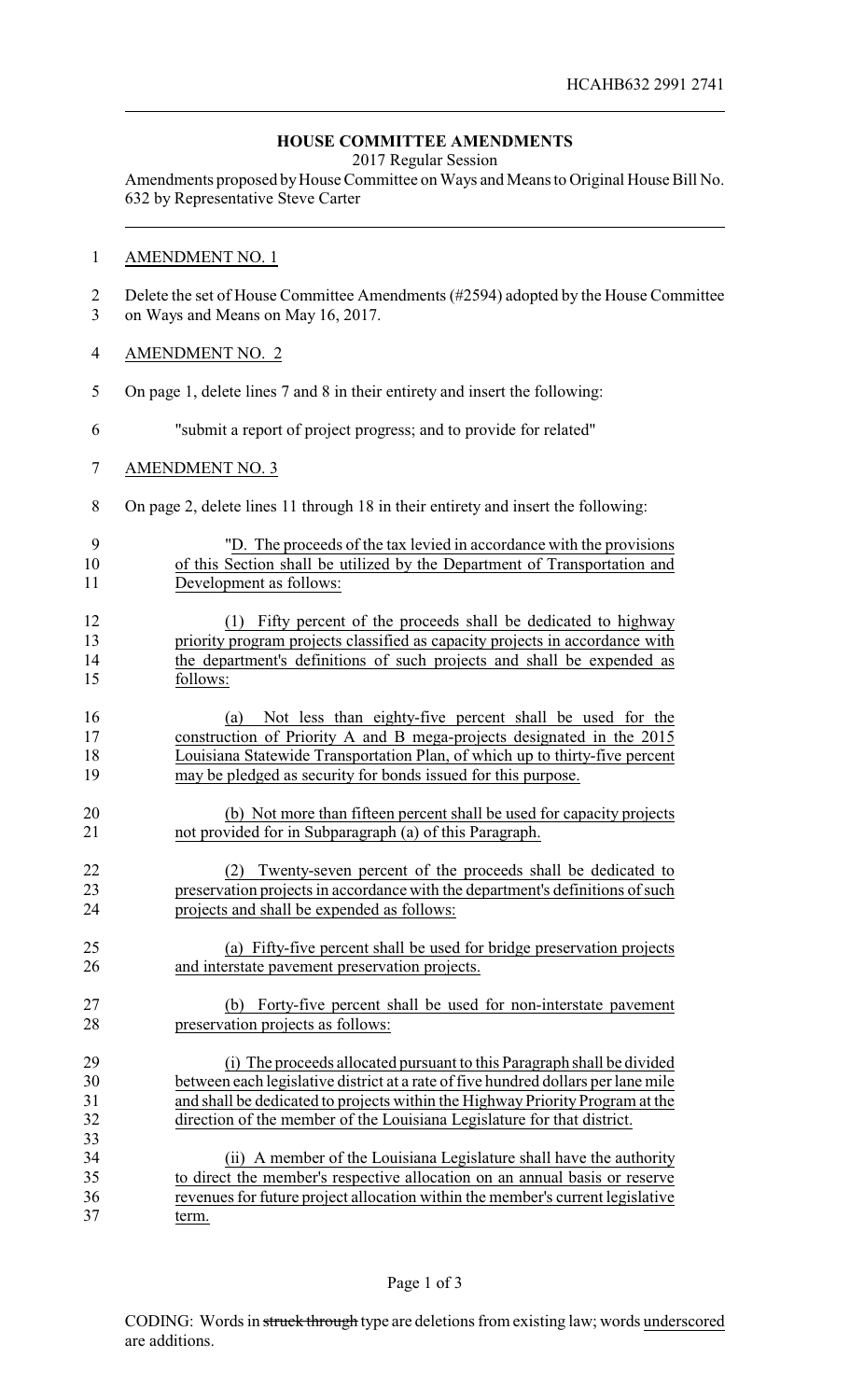| $\mathbf{1}$<br>$\overline{c}$<br>$\overline{\mathbf{3}}$<br>$\overline{\mathcal{A}}$ | (iii) If the need for non-interstate pavement preservation projects<br>within the Highway Priority Program for a member's legislative district have<br>been satisfied, the member may instead direct allocations to meet existing<br>needs in the member's district in the following order of priority: |
|---------------------------------------------------------------------------------------|---------------------------------------------------------------------------------------------------------------------------------------------------------------------------------------------------------------------------------------------------------------------------------------------------------|
| 5<br>6                                                                                | (a) On-system bridge preservation, operations, or safety projects.                                                                                                                                                                                                                                      |
| $\overline{7}$<br>8<br>9                                                              | (b) Off-system bridge preservation or safety projects that include<br>railroad crossings and safe routes to public places.                                                                                                                                                                              |
| 10<br>11<br>12                                                                        | (c) On- or off-system projects for compliance with the Americans<br>with Disabilities Act.                                                                                                                                                                                                              |
| 13<br>14<br>15                                                                        | (d) Capital transit support.                                                                                                                                                                                                                                                                            |
| 16                                                                                    | (e) Transportation alternatives program.                                                                                                                                                                                                                                                                |
| 17<br>18<br>19                                                                        | (3) Eight percent of the proceeds shall be dedicated to routine<br>highway maintenance in accordance with the department's definitions of such<br>projects.                                                                                                                                             |
| 20<br>21                                                                              | Three percent of the proceeds shall be dedicated to highway<br>(4)<br>safety in accordance with the department's definitions of such projects.                                                                                                                                                          |
| 22<br>23                                                                              | Six percent of the proceeds shall be dedicated to multimodal<br>(5)<br>projects in accordance with the department's definitions of such projects.                                                                                                                                                       |
| 24<br>25<br>26                                                                        | (6)<br>Six percent of the proceeds shall be dedicated to local<br>government assistance projects in accordance with the department's<br>definitions of such projects."                                                                                                                                  |
| 27                                                                                    | <b>AMENDMENT NO. 4</b>                                                                                                                                                                                                                                                                                  |
| 28                                                                                    | On page 2, delete lines 20 through 22 in their entirety and insert the following:                                                                                                                                                                                                                       |
| 29<br>30                                                                              | "appropriated by the legislature shall not be used by any recipient of the<br>appropriation as funding for"                                                                                                                                                                                             |
| 31                                                                                    | <b>AMENDMENT NO. 5</b>                                                                                                                                                                                                                                                                                  |
| 32                                                                                    | On page 3, delete lines 1 through 8 in their entirety                                                                                                                                                                                                                                                   |
| 33                                                                                    | <b>AMENDMENT NO. 6</b>                                                                                                                                                                                                                                                                                  |
| 34<br>35                                                                              | On page 3, line 10, after "Beginning" and before "the" delete "January 1, 2020," and insert<br>"January 1, 2021,"                                                                                                                                                                                       |
| 36                                                                                    | <b>AMENDMENT NO. 7</b>                                                                                                                                                                                                                                                                                  |
| 37<br>38                                                                              | On page 3, line 11, after "adjusted" delete the remainder of the line and delete line 12 in its<br>entirety and insert the following:                                                                                                                                                                   |
| 39<br>40                                                                              | "every four years by the average change in the previous four years in the<br>Consumer Price Index for All Urban Consumers, "CPI-U", as published by                                                                                                                                                     |

41 the Bureau of Labor Statistics. However, the total increase authorized"